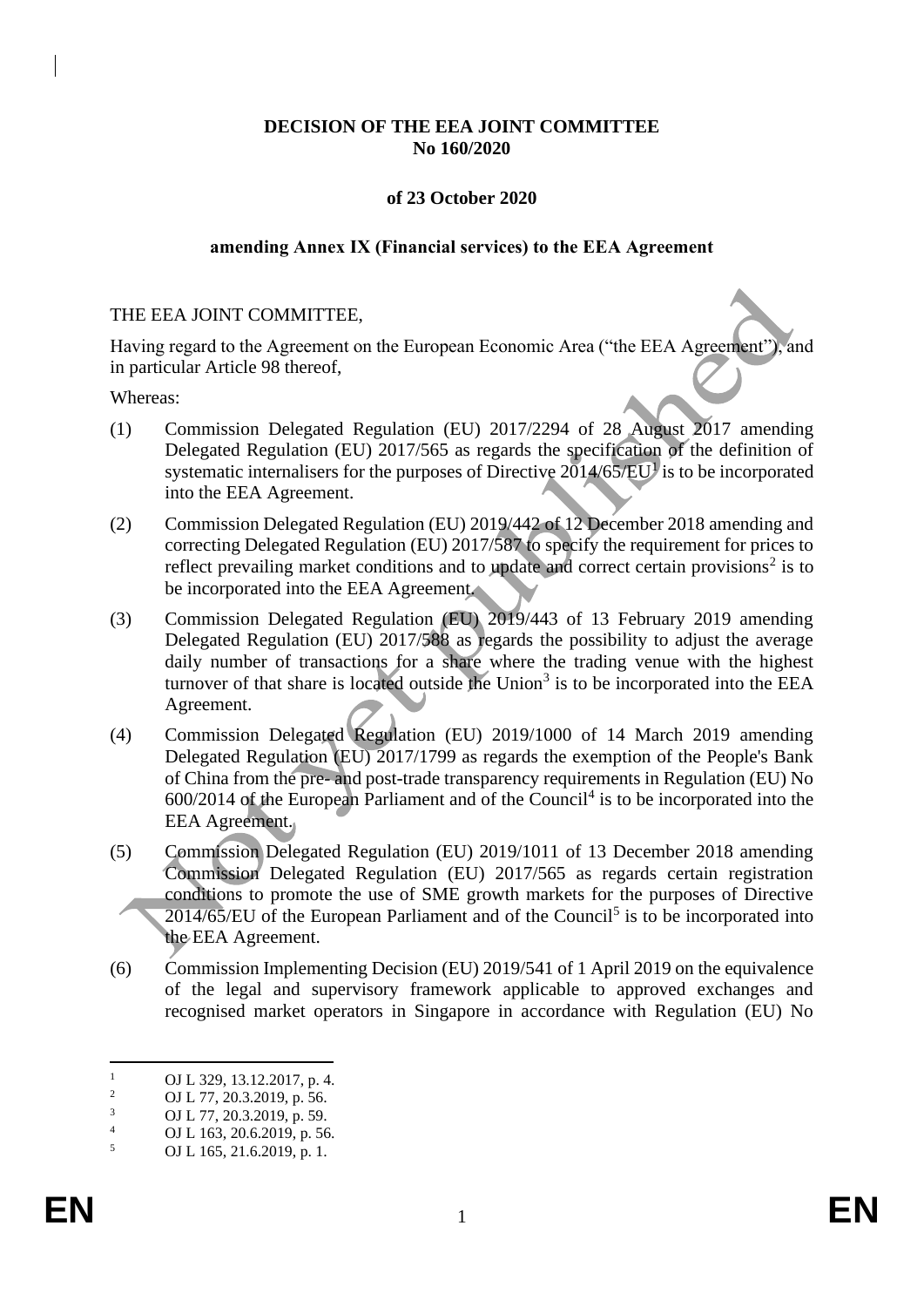$600/2014$  of the European Parliament and of the Council<sup>6</sup> is to be incorporated into the EEA Agreement.

(7) Annex IX to the EEA Agreement should therefore be amended accordingly,

HAS ADOPTED THIS DECISION:

# *Article 1*

Annex IX to the EEA Agreement shall be amended as follows:

1. The following is added in point 31bah (Commission Delegated Regulation (EU) 2017/565):

', as amended by:

- **32017 R 2294:** Commission Delegated Regulation (EU) 2017/2294 of 28 August 2017 (OJ L 329, 13.12.2017, p. 4),
- **32019 R 1011:** Commission Delegated Regulation (EU) 2019/1011 of 13 December 2018 (OJ L 165, 21.6.2019, p. 1).'
- 2. The following is added in point 31bazd (Commission Delegated Regulation (EU) 2017/587):

', as amended by:

- **32019 R 0442:** Commission Delegated Regulation (EU) 2019/442 of 12 December 2018 (OJ L 77, 20.3.2019, p. 56).'
- 3. The following is added in point 31baze (Commission Delegated Regulation (EU) 2017/588):

', as amended by:

- **32019 R 0443:** Commission Delegated Regulation (EU) 2019/443 of 13 February 2019 (OJL 77, 20.3.2019, p. 59).'
- 4. The following indent is added in point 31bazt (Commission Delegated Regulation (EU) 2017/1799):
	- '- **32019 R 1000:** Commission Delegated Regulation (EU) 2019/1000 of 14 March 2019 (OJ L 163, 20.6.2019, p. 56).'
- 5. The following point is inserted after point 31bazzg (Commission Implementing Decision (EU) 2017/2441):
	- '31bazzh. **32019 D 0541:** Commission Implementing Decision (EU) 2019/541 of 1 April 2019 on the equivalence of the legal and supervisory framework applicable to approved exchanges and recognised market operators in Singapore in accordance with Regulation (EU) No 600/2014 of the European Parliament and of the Council (OJ L 93, 2.4.2019, p. 18).'

# *Article 2*

The texts of Delegated Regulations (EU) 2017/2294, (EU) 2019/442, (EU) 2019/443, (EU) 2019/1000, (EU) 2019/1011 and Implementing Decision (EU) 2019/541 in the Icelandic and

<sup>6</sup> OJ L 93, 2.4.2019, p. 18.